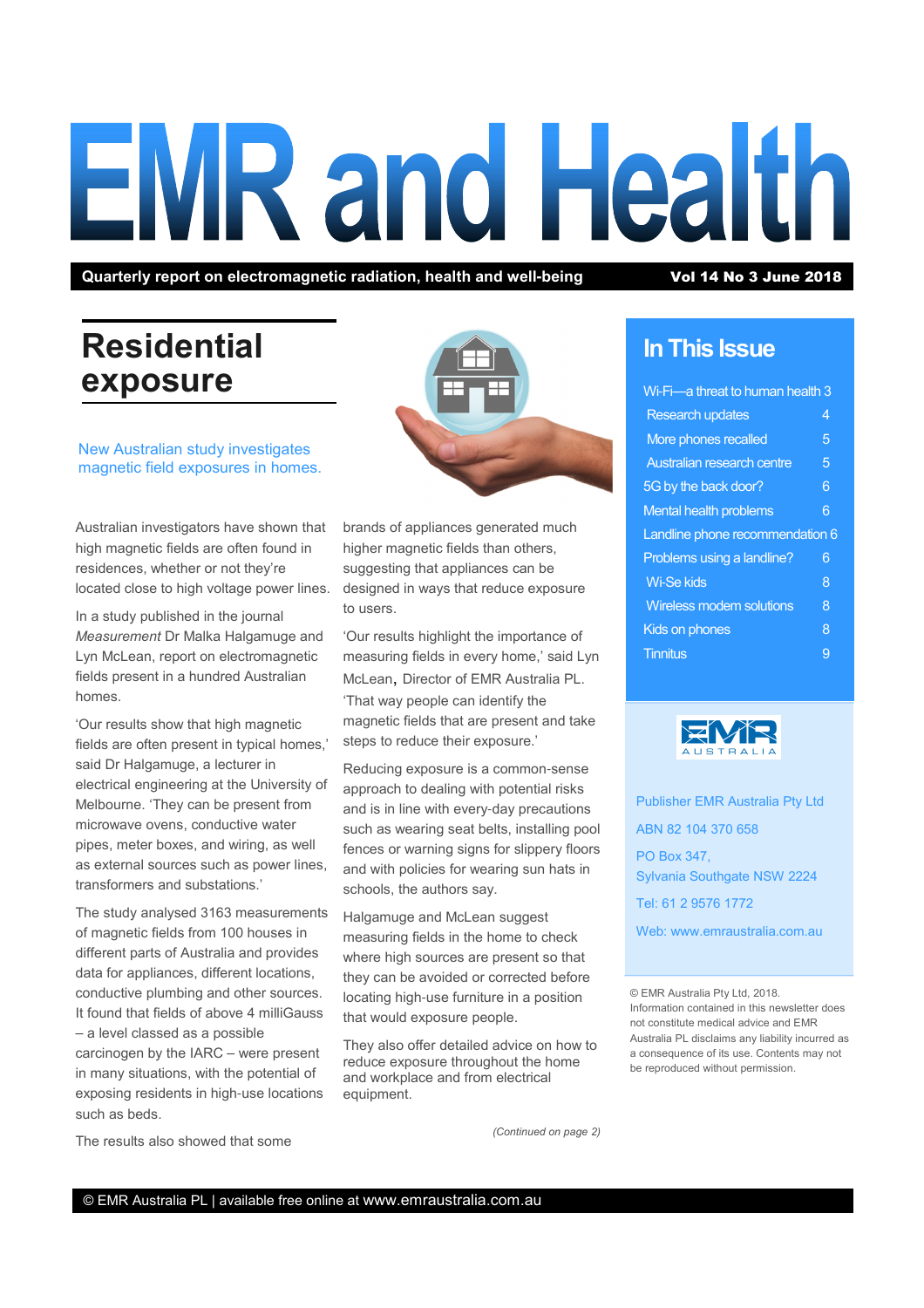(Continued from page 1)

### Bedrooms

• Locate beds away from wiring and equipment that generate high fields. Turn off electric blankets at the power point at night.

## **Study**

- Keep electrical equipment as far as possible from the body.
- Don't use laptops on the lap.

### Kitchen

- Locate electrical equipment that generates high fields away from places where people spend time.
- Keep away from electrical equipment that is operating and microwave ovens (operating or not) when preparing food.

### Loungeroom/family room

Locate furniture in places with low magnetic fields.

### Laundry and bathroom

- Don't hold hairdryers close to the body/head for long periods of time.
- Wait till the iron heats to the desired temperature before using it (for sensitive people).

### **Other appliances**

• When buying new appliances, chose ones with low magnetic fields eg battery operated alarm clocks for the bedroom.

### Other recommendations

### Workers and employers can reduce exposure if they:

- keep workstations away from electrical equipment and wiring that generate high magnetic fields
- inform staff about what fields are present in the workplace
- design equipment to reduce the user's exposure to magnetic fields, for example by keeping the motor as far from the body as possible
- develop appropriate workplace policies.

### Planners and builders can reduce exposure if they:

- do not install meter boxes on bedroom walls
- wire homes so as to minimise magnetic field exposure
- do not build near high voltage power lines, whether above or below ground.

Malka N Halgamuge and Lyn McLean, 'Measurement and analysis of power-frequency magnetic fields in residences: Results from a pilot study', Measurement, Volume 125, September 2018, Pages 415-424.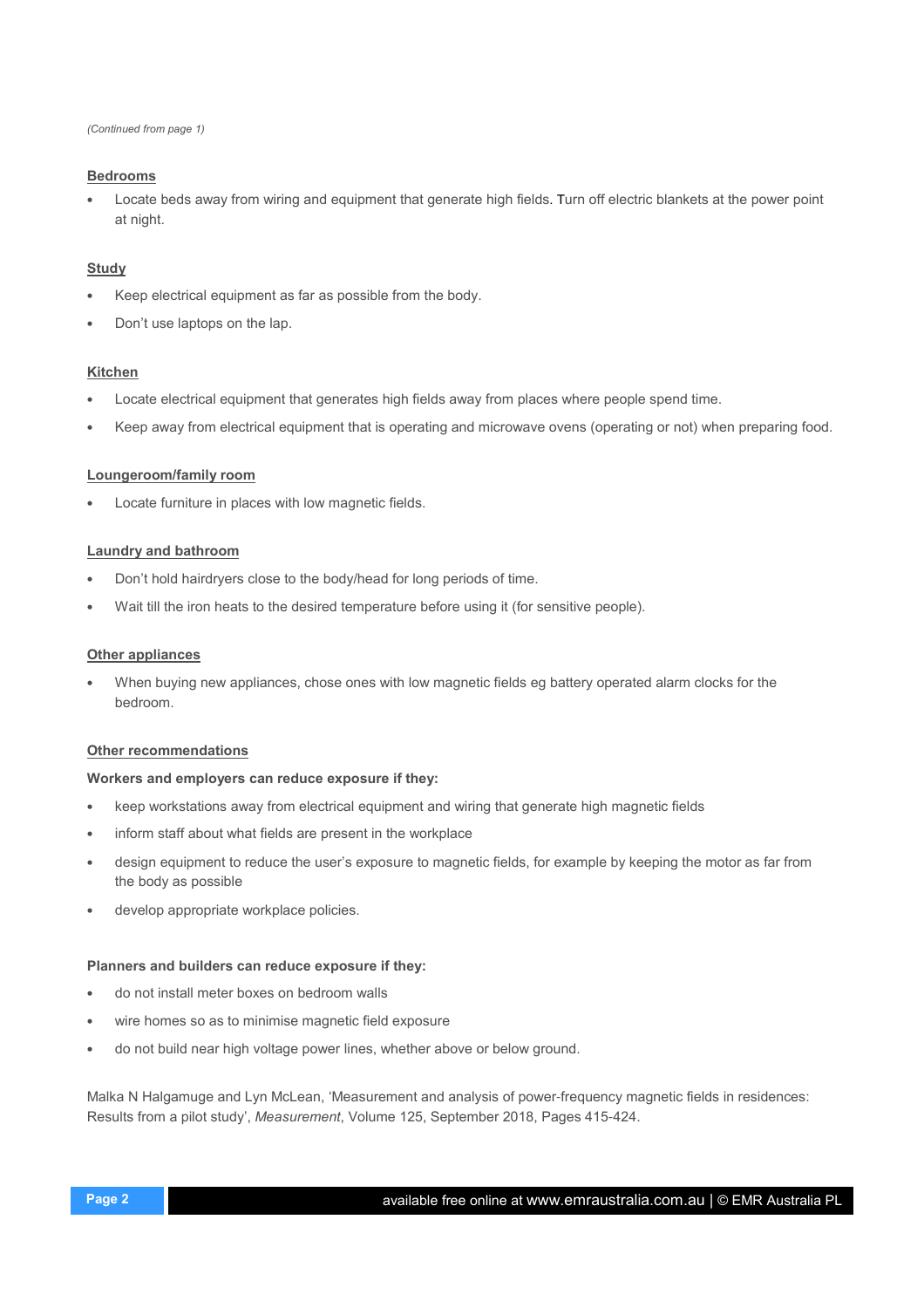# Wi**-**Fi**–**a threat to human health

There is sufficient evidence to say with confidence that Wi-Fi radiation causes a range of harmful effects on the body, says Professor Martin Pall, Professor Emeritus of Biochemistry and Basic Medical Sciences at Washington State University.

According to Pall, Wi-Fi radiation has seven harmful effects on the body. It causes:

- oxidative stress—the generation of free radicals—that is involved in most chronic diseases
- DNA damage—that can cause cancer and gene mutations in sperm and damage the foetus
- calcium overload—possibly caused by activation of the TRPV1 receptor
- apoptosis (cell death)—that is related to neurodegenerative diseases
- neuropsychiatric effects
- effects on sperm quality and quantity
- and endocrine changes.

He says these effects occur at non-heating levels of exposure—ie levels that comply with international standards—and there has been evidence of many of them since the 1970s.

Pall says that these effects are likely to be cumulative. In other words, they may not be apparent or may be reversible in the early days of exposure, but they may be observable or irreversible over longer periods of time. This is of particular concern, given that Wi-Fi is so commonly present in many homes, schools and workplaces.

One the reasons that Wi-Fi radiation is so biologically active, Pall suggests, is that this radiation is both pulsed (pulsed signals affect the body more than nonpulsed signals) and polarised.

Pall explains that Wi-Fi radiation, like other types of electromagnetic fields, affect the body by activating voltage-gated calcium channels in the cell membrane, causing an excess of calcium to flow into cells. This can lead to increased production of nitric oxide, resulting in biochemical changes that could account for all of the seven effects described above.

Not only do electromagnetic fields affect voltage-gated calcium channels in humans, but they can do so in humans, causing oxidative stress and DNA damage.

'the placement of Wi-Fi into schools around the country may well be a high level threat to the health of our children as well [as] being a threat to teachers and any very sensitive foetuses teachers may be carrying'

Exposure can also affected voltage-gated sodium, potassium and chloride channels. Pall says, 'The electrical forces on the voltage-sensor are stunningly strong, something like 7.2 million times stronger than the forces on the singly charged groups



in the aqueous phases of the cell.'

'The placement of Wi-Fi into schools around the country may well be a high level threat to the health of our children as well [as] being a threat to teachers and any very sensitive foetuses teachers may be carrying,' says Pall. This is because foetuses and children have smaller and thinner skulls, more stem cells and decreased DNA repair, making them particularly vulnerable to exposure.

Pall, ML, 'Wi-Fi is an important threat to human health' Environmental Research 164:405  $-16, 2018$ 

Professor Martin Pall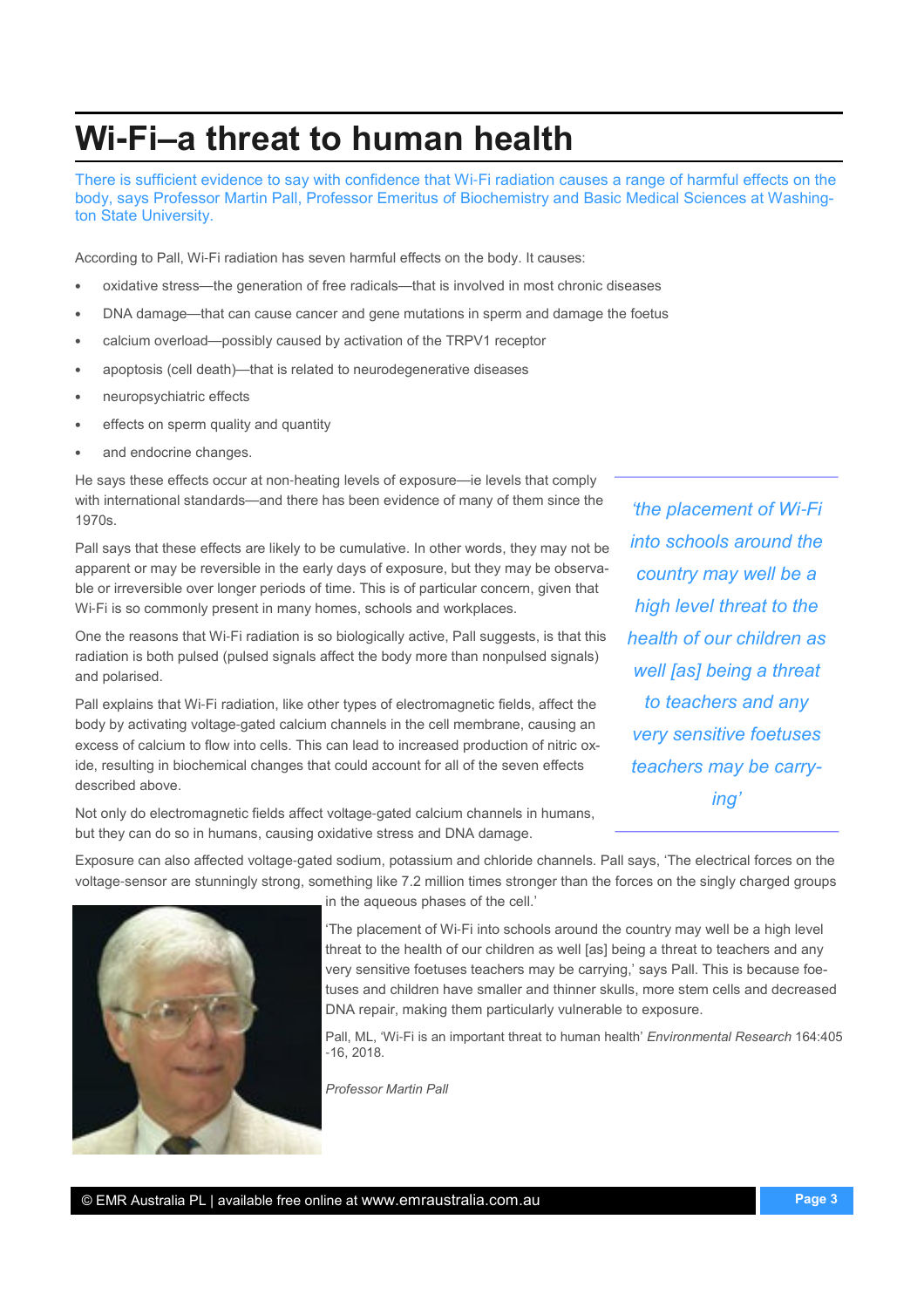# RESEARCH UPDATES

# ELF fields (from electrical sources)

### Powerlines and bees

High magnetic fields, such as from powerlines, were shown to have harmful cognitive and motor effects on bees in a study by researchers from Brazil and the UK. The authors found that exposed bees had poorer learning, changes in flight dynamics and were less successful in foraging for food. They suggested that exposure could impair the bees' ability to pollinate crops. (Shepherd, S et al, Sci Rep 8(1) 7932: May 21, 2018.)

### Other studies

Rats exposed to a power frequency electromagnetic field showed changes in brain lipid profiles. (Martinez-Sámano et al, BMC Neurosci 19(1):31, May 2018)

# RF/wireless radiation

### Kids' use of wireless

To find out how young people use wireless technologies, French researchers interviewed 288 volunteers aged 10 to 25 between March 2011 and March 2015. They found that:

- 84% made regular mobile phone calls;
- 97% sent SMSs
- 88% used WiFi for ten hours each week
- 56% used a cordless phone at home.

The older the individuals, the more they tended to use wireless technologies. (Remen T and Lacour B, Rev Epidemiol Sante Publique May 30, 2018.)

### Testes

Mobile phone radiation could have harmful testicular effects on the young. Researchers exposed three-week old mice to a mobile phone signal of 1800 MHz, either when dialing, receiving or on standby, for three hours a day for 120 days. They observed that exposed mice had testicular damage (smaller seminiferous tubules, reduced sperm count, reduced testosterone) and higher levels of oxidative stress. They concluded that oxidation could cause cell death leading to reduced testicular function. (Shahin, S et al, J Cell Physiol, Apr 10, 2018.)

### **Cognition**

WiFi radiation had a harmful effect on cognition in study conducted in India. Male rats were exposed to different frequencies of wireless radiation for a hour a day for 28 days. Rats exposed to 2450 MHz, a frequency used for WiFi, showed poorer cognitive function and adverse effects on mitochondria, cholinergic function and amyloidogenesis—seen in Alzheimer's Disease. (Gupta, SK et al, J Biosciences 43(2):263-76, June 2018.)

### Brain and genes

Mobile phone radiation had a harmful effect on the hippocampus of mice exposed to a GSM signal for two hours. Exposure changed the expression of 178 genes that play a role in important functions, including cell cycle, DNA replication, cell death, the nervous and immune systems and cancer. (Fragopoulou, AF et al, Brain Behav, May 22, 2018.)

### Ear canal

Mobile phone radiation can damage hair follicle cells in the human ear, according to research from Turkey. Scientists analysed hair follicle cells taken from people who did not use a mobile phone and those who used a phone for up to half an hour a day (Continued on page 7)



' Rats exposed to 2450 MHz ... showed poorer cognitive function and harmful effects on mitochondria, cholinergic function and amyloidogenesis'

# **Abbreviations**

RF radiofrequency radiation (including mobile technology)

ELF extra-low frequency radiation (including electrical sources)

EMF electromagnetic fields (often used alternatively for ELF)

mG milliGauss (measurement of magnetic field)

T Tesla - alternative measurement of magnetic field; also milliTesla (mT) and microTesla (µT)

 $0.1$  mT = 1000 mG

 $0.01$  mT = 100 mG

 $1 \mu T = 10 \, \text{mG}$ 

Hz Hertz - a measure of frequency (cycles per second).

Megahertz (MHz) - million Hz

GigaHertz (GHz) thousand million hertz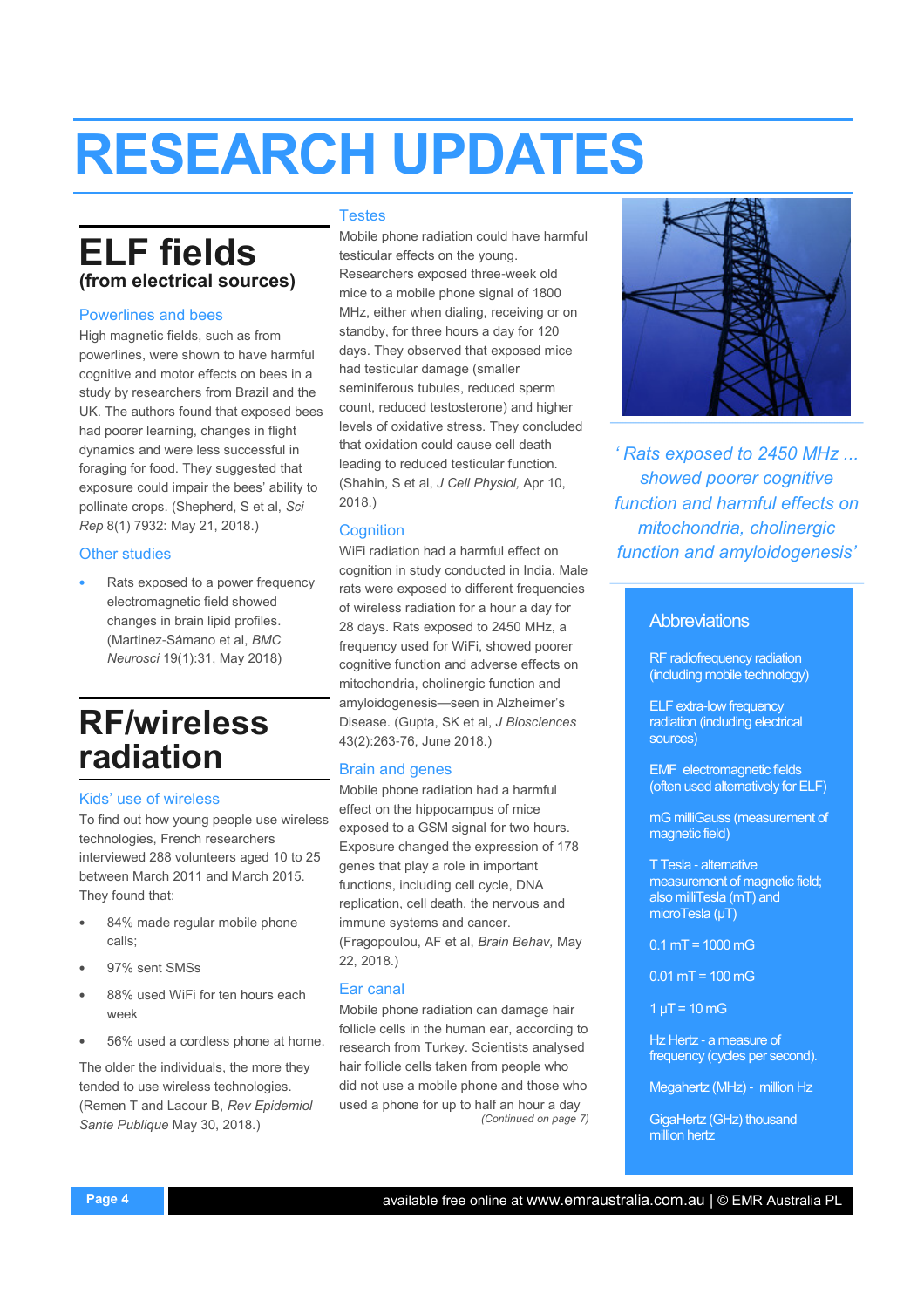# More phones recalled

Last issue we reported that the French government had recalled the HAPI 30 mobile phone, manufactured by Mobiwire, because it failed to comply with the country's exposure limits. Now four more phones have been recalled.

On 29 May the French National Frequencies Agency (ANFR) announced that it was issuing a recall of the NEFFOX X1 TP902 phone, saying 'Measurements revealed an overshoot of 0.52 W/kg above the regulatory limit of 2 W/kg (Watts per kilogram).'

The same day, the Agency announced the recall of the Alcatel PIXI 4-6", the Echo Star Plus and the Huawei Honor 8, all for exceeding the limits of the standard.

In 2016, the French government updated the way it assessed mobile phone compliance with its standard. Whereas previously phones were measured at a distance of 25 mm from the head, they are now measured at a distance of 5mm from the head—a distance that more accurately, though not entirely, reflect the way in which people hold mobile phones while talking.

(ANFR press release 1https://www.anfr.fr/toutes-les-actualites/actualites/ telephone-neffos-x1-tp902/#menu2 (in French); ANFR press release 2 https:// www.anfr.fr/fr/toutes-les-actualites/actualites/depassement-du-das-tronc/ #menu2 (in French) )

# Australian research centre

The Australian Centre for Electromagnetic Bioeffects Research (ACEBR) has entered a new phase of its existence. In April, the Centre began a new five-year funding and research period.

In this evolution of the Centre, Dr Sarah Loughran replaces Dr Rodney Croft as Director.

Among the research programs to be conducted are studies on:

- the effects of melatonin, temperature and radiofrequency radiation (RFR) on brain waves during sleep;
- the effects of RFR on cognition in children aged 4 to 9;
- whether RFR causes a risk by membrane permeation;
- whether some cell receptor proteins are sensitive to RFR;
- differences in cells from healthy volunteers and those with electromagnetic hypersensitivity.

Information about the new arrangement was presented at the 5th Asian and Oceanic Congress on Radiation Protection – AOCRP5 – in May.

# Books by Lyn McLean

'The Force'



'Wireless-wise Families'



'Wireless-wise Kids'

for everything you need to know about keeping your family EMR-safe emraustralia.com.au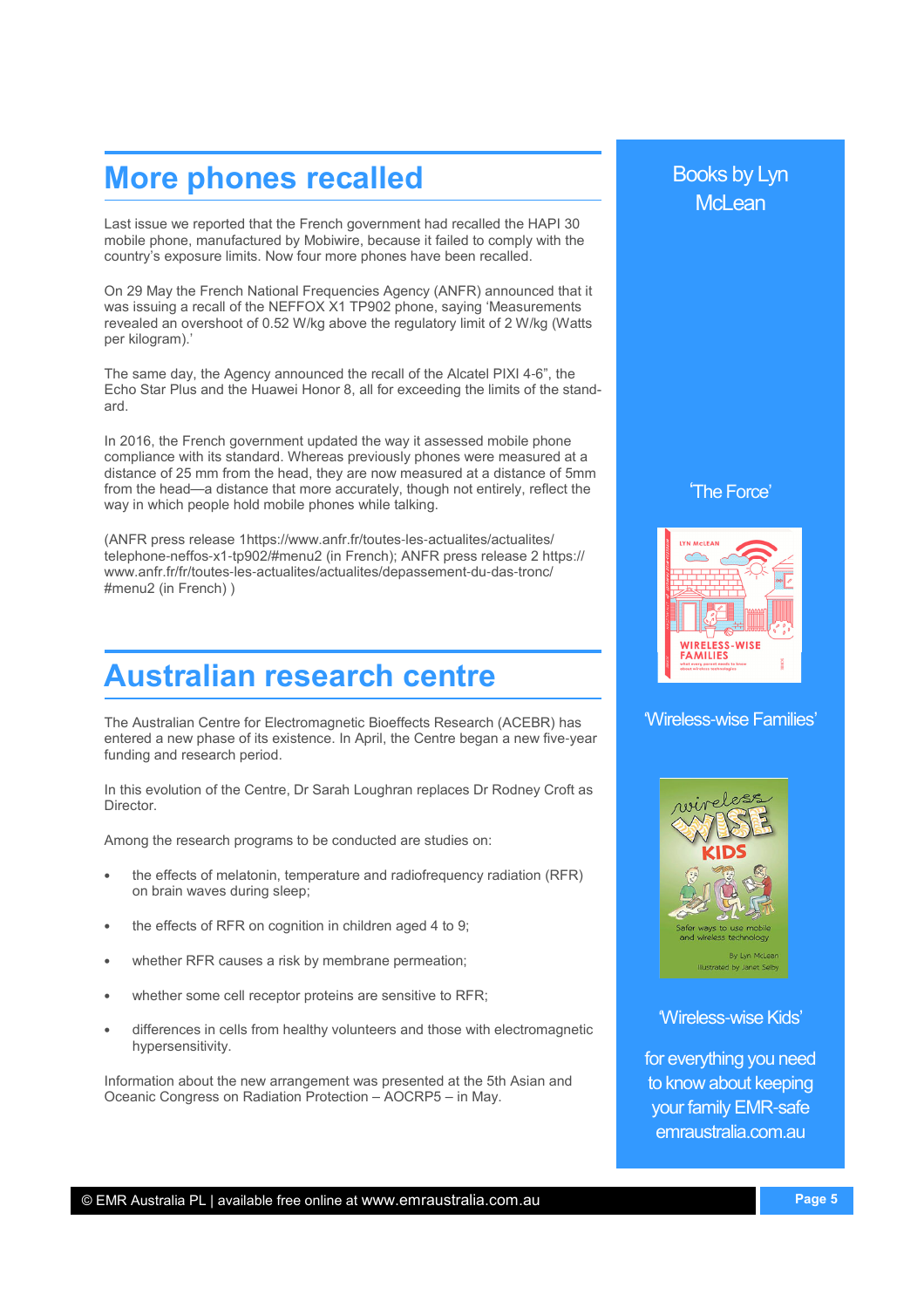# 5G by the back door?

Australian carriers are rolling out or preparing to roll out networks of microcells small, radiating antennas located on lamp posts or similar structures close to homes and schools.

In some cases, residents are being informed that the antennas are for VoLTE technology (voice-over-LTE) used for mobile phone and data communications.

As microcells of this nature are planned for fifth generation networks, we wonder whether the networks currently being rolled out will be transitioned to 5G.

# Mental health problems

To see how mobile phone use affects mental health, researchers from Serbia assessed 785 students from two universities in Serbia and Italy.

They found that the students who experienced anxiety tended to be those who sent more text messages and those who spent less time browsing the internet.

They also found that students who experienced most stress tended to be those who spent more time talking on their phones and those who kept their phones less than a meter away from their beds.

Višnjić A et al, Int J Environ Res Pub Health 15(4): Apr, 2018.)

# Landline phone recommendation

If you want to reduce your exposure to radiofrequency (RF) radiation, the best type of phone you can use is a corded landline phone—that has no cordless function. Phones of this sort emit no RF radiation whatsoever.

If you're looking for a corded phone, you could check out the Vtech T1300 phone from Officeworks. It has a handsfree speaker function so you don't have to hold the handset against your head and other useful features.

It retails for \$48.

# Problems using a landline?

Even so, some people, especially those who are very sensitive, experience symptoms when they use a corded landline phone.

Here's a solution that may help some people.

You can purchase and install a D-Link DSL-16MF, a line filter that eliminates high frequency 'line noise'. The filter is available from Officeworks for around \$20.

'students who experienced most stress tended to be those who spent more time talking on their phones'



# MEASURE YOUR **EXPOSURE**

ELF AND WIRELESS METERS FOR HIRE OR **PURCHASE** 

www.emraustralia.com.au

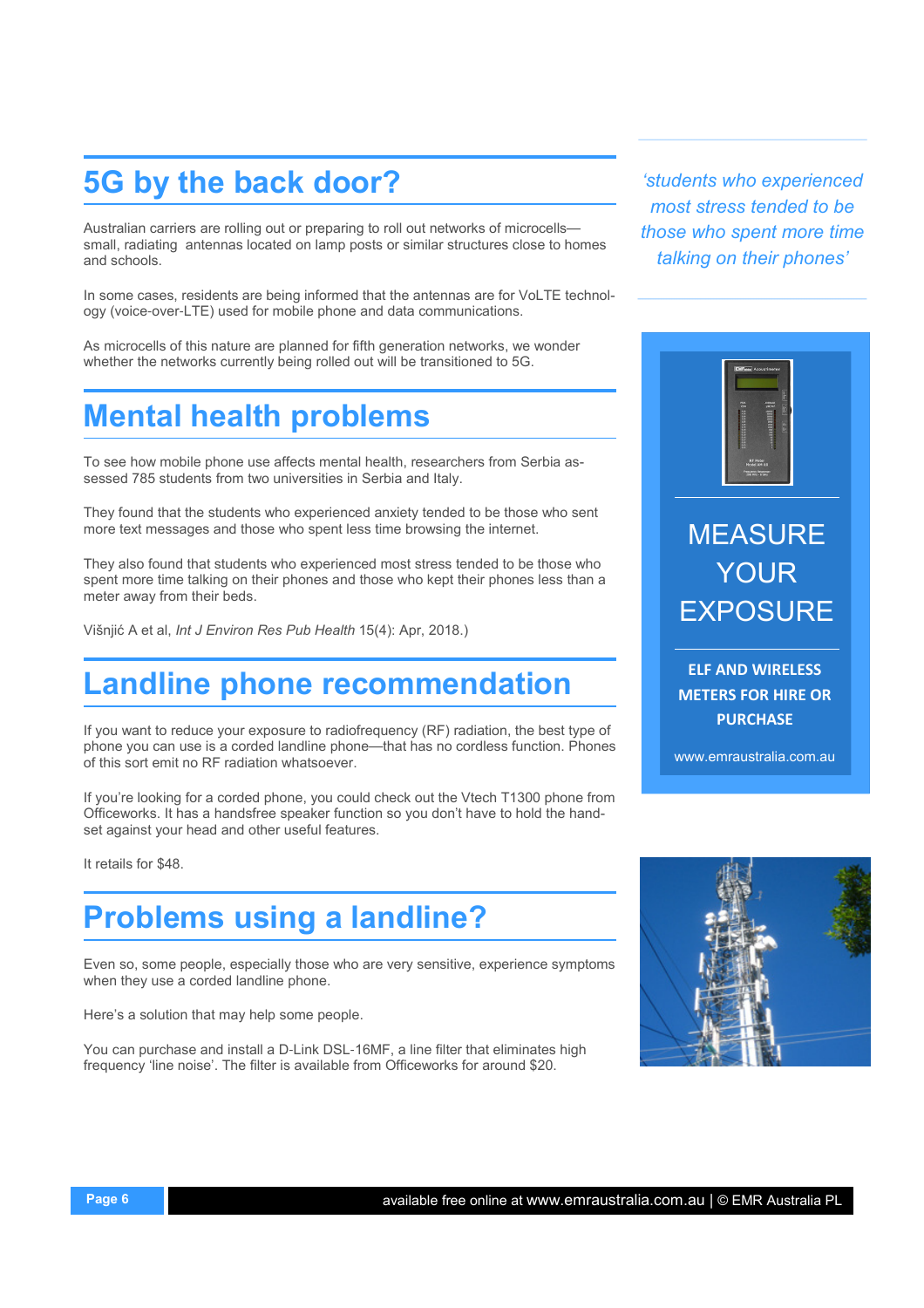(Continued from page 4)

and those who used a phone for up to an hour a day. They found that mobile phone users had more DNA damage in hair follicles than non users and that DNA damage increased with length of mobile phone use. (Akdag M et al, Electromagn Biol Med Apr 18:1-10, 2018.)

### Kidneys

Scientists exposed the kidney cells of human embryos to a 2.4 GHz wireless signal for one hour and found evidence of oxidative stress and cell death. Cells treated with the antioxidant Selenium showed less evidence of damage. (Özsobaci, N et al, J Trace Elements in Med and Biol 13.04.18.)

## Embryos

Exposing the embryos of zebrafish to wireless radiation, resulted in a number of harmful effects. Exposed embryos showed evidence of reduced growth, oxidative stress, cell death, changes in the metabolism of cholesterol and stress. (Piccinetti, CC et al, Ecotoxicology Environ Safety 154:268-79, June 2018.)

# Autism spectrum disorders

More kids are suffering from austism spectrum disorders and more are using electronic equipment than ever before. Is there a connection? To answer this question, Indonesian scientists studied the connection between children's screen habits and a range of symptoms related to autism spectrum disorders. They found that

- children who viewed screens for up to 3 hours a day had delayed language and short attention spans;
- Those who viewed screens for more than 3 hours a day had delayed language, short attention spans and were hyperactive.

(Hermawati D et al, Intractable Rare Dis Res 7(1):69-71, 2018.)

### Other studies

• When wild myrtle, a species resilient to environmental stresses, was exposed to GSM mobile phone

radiation it showed evidence of oxidative stress. (Stefi, AL et al, Flora 243:67-76, 2018.)

• Chinese university students showed a high level of mobile phone dependence and this was associated with impulsivity. (Mei, S et al Int J Environ Res Public Health 15(3), Mar 2018)

# New research database

The Oceania Radiofrequency Scientific Advisory Association (ORSAA) has published details about a new searchable database of papers on nonionising radiation that it has developed. An analysis of studies in the database shows that:

- there are three times as many papers showing effects as papers showing no effects;
- studies funded by industry are more likely to report no effects;
- studies not funded by industry are more likely to report effects.

(Leach, V et al, Rev Environ Health June 6, 2018.)

# Electromagnetic hypersensitivity

Swedish investigators compared 91 people who reported having electromagnetic hypersensitivity (91) with over three thousand healthy controls. They found that people with EHS tended to suffer from exhaustion, anxiety, back/join/ muscle disorders, depression and migraine. They were also more likely to be female, middle aged and in poor health. Many had had the condition for over ten years and reported that their symptoms began after being heavily exposed to EMR or exposed over a long period. (Gruber MJ et al, Scand J Psychol May 9, 2018.)

# Mobile phone protection Blocsock mobile phone



pouches block 96% radiation



Wavewall mobile phone cases protect the head , body and the phone



Pro Tubez airtube headsets - latest generation of airtube headsets - keep the phone away from the head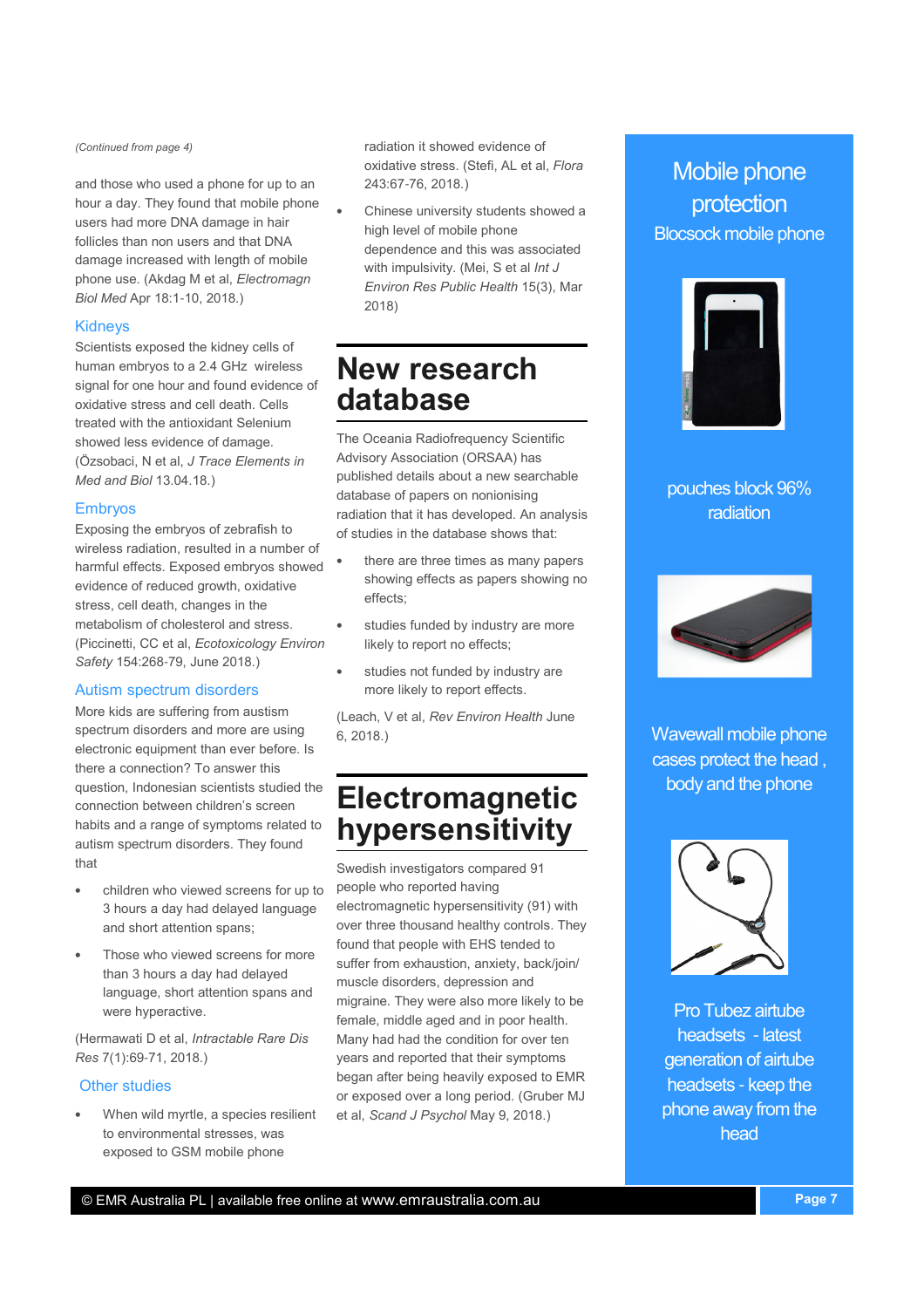# Wi**-**Se kids

EMR Australia is pleased to announce its new range of Wi-Se shielding singlets for kids.

The singlets are made in Australia from a specialised shielding fabric made of cotton and silver. It shields from 20 MHz to 10 GHz, covering frequencies used for mobile phones, Wi-Fi, tablets and other devices, protecting the vital organs of the body.

Many children spend six hours a day in classrooms with Wi-Fi routers, using Wi-Fi devices. Many international authorities believe that children are more vulnerable to this radiation than adults.

The singlets are available in sizes 6 to 12 and join our range of women's singlets launched last issue.

They are available from http://www.emraustralia.com.au/ shop/protection-shielding/wi-se-shielding-singlets-for-kids



# Wireless modem solutions

Did you know that when the wireless function of your modem is turned 'OFF', it may still be emitting radiation?

Would you like your modem set up in a way that doesn't expose you or your family to radiofrequency (wireless) radiation?

Luke Clancy now provides a technical service to help you do just this.

If you would like help to reduce your exposure to wireless radiation from your modem, you can contact Luke by email at: luke@bigchiefcomputers.com.

# Kids on phones

How much time do young people spend on their mobile phones?

Statistics show that teenagers aged 15 to 17 spent over four hours a day on their mobile phones!

In the age group 18 to 24 years, slightly less people —22% of this age group—spent four hours a day on their phones.

Only a small percentage spent less than one hour a day on their phones.

(https://www.statista.com/statistics/751201/daily-mobile-phone-usage-time-age-france/)